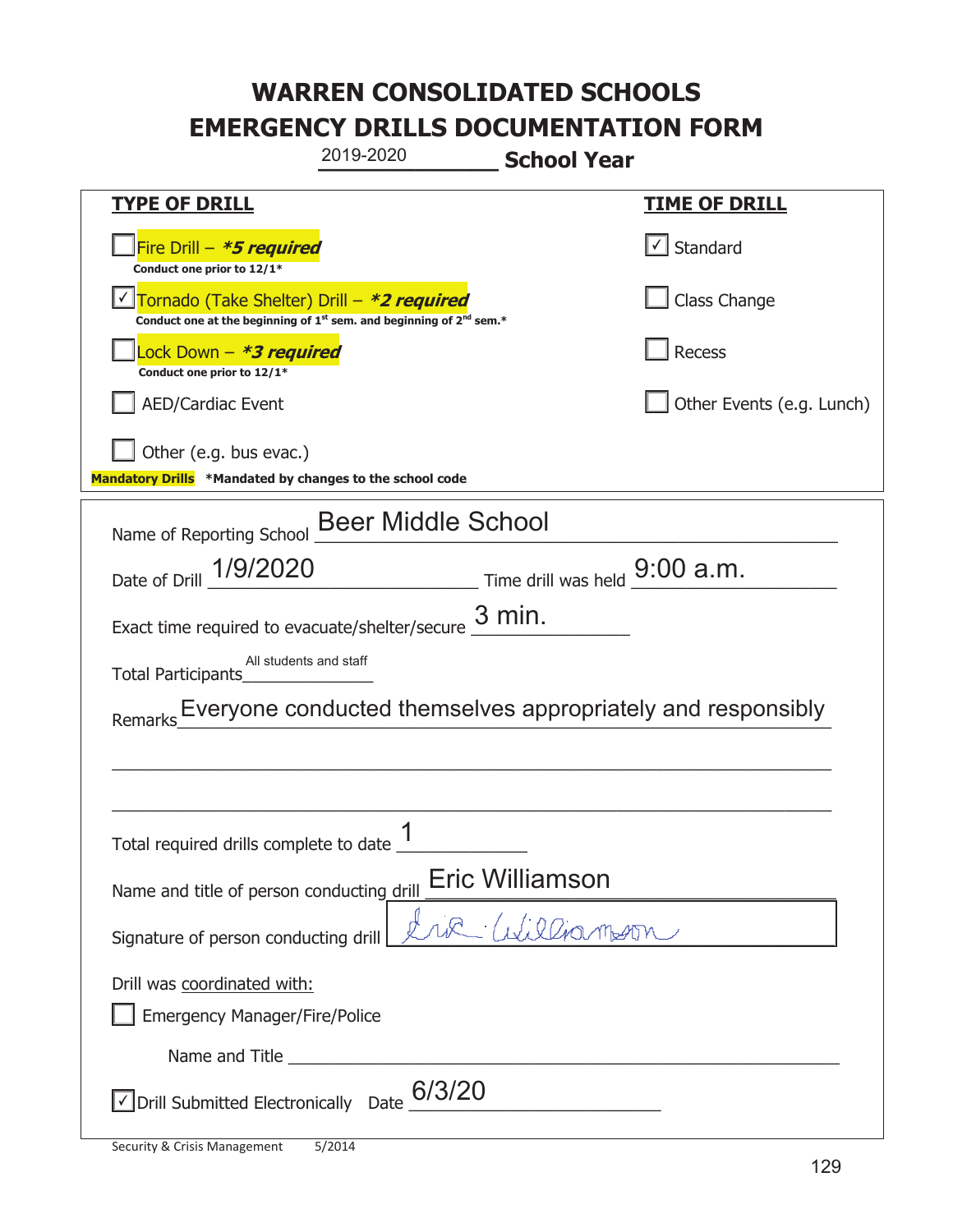|                                                                                    | 2019-2020                                                                                                                                 | <b>School Year</b>                                                              |                                   |  |
|------------------------------------------------------------------------------------|-------------------------------------------------------------------------------------------------------------------------------------------|---------------------------------------------------------------------------------|-----------------------------------|--|
| <b>TYPE OF DRILL</b>                                                               |                                                                                                                                           |                                                                                 | <b>TIME OF DRILL</b>              |  |
| V Fire Drill - *5 required<br>Conduct one prior to 12/1*                           |                                                                                                                                           |                                                                                 | $\lfloor \angle \rfloor$ Standard |  |
|                                                                                    | Tornado (Take Shelter) Drill – *2 required<br>Conduct one at the beginning of 1 <sup>st</sup> sem. and beginning of 2 <sup>nd</sup> sem.* |                                                                                 | Class Change                      |  |
| Lock Down - *3 required<br>Conduct one prior to 12/1*                              |                                                                                                                                           |                                                                                 | Recess                            |  |
| <b>AED/Cardiac Event</b>                                                           |                                                                                                                                           |                                                                                 | Other Events (e.g. Lunch)         |  |
| Other (e.g. bus evac.)<br>Mandatory Drills *Mandated by changes to the school code |                                                                                                                                           |                                                                                 |                                   |  |
| Name of Reporting School Beer Middle School                                        |                                                                                                                                           |                                                                                 |                                   |  |
| Date of Drill 11/4/19                                                              |                                                                                                                                           | $\frac{8:15 \text{ a.m.}}{2}$ Time drill was held $\frac{8:15 \text{ a.m.}}{2}$ |                                   |  |
| Exact time required to evacuate/shelter/secure $\frac{2 \text{ min}}{2}$ .         |                                                                                                                                           |                                                                                 |                                   |  |
| Total Participants                                                                 | All students and staff                                                                                                                    |                                                                                 |                                   |  |
| Everyone conducted themselves appropriately and responsibly<br>Remarks             |                                                                                                                                           |                                                                                 |                                   |  |
|                                                                                    |                                                                                                                                           |                                                                                 |                                   |  |
|                                                                                    |                                                                                                                                           |                                                                                 |                                   |  |
| Total required drills complete to date $\frac{2}{3}$                               |                                                                                                                                           |                                                                                 |                                   |  |
| Eric Williamson<br>Name and title of person conducting drill                       |                                                                                                                                           |                                                                                 |                                   |  |
| axillones<br>Signature of person conducting drill                                  |                                                                                                                                           |                                                                                 |                                   |  |
| Drill was coordinated with:<br><b>Emergency Manager/Fire/Police</b>                |                                                                                                                                           |                                                                                 |                                   |  |
|                                                                                    |                                                                                                                                           |                                                                                 |                                   |  |
| √ Drill Submitted Electronically Date                                              | 11/4/19                                                                                                                                   |                                                                                 |                                   |  |

T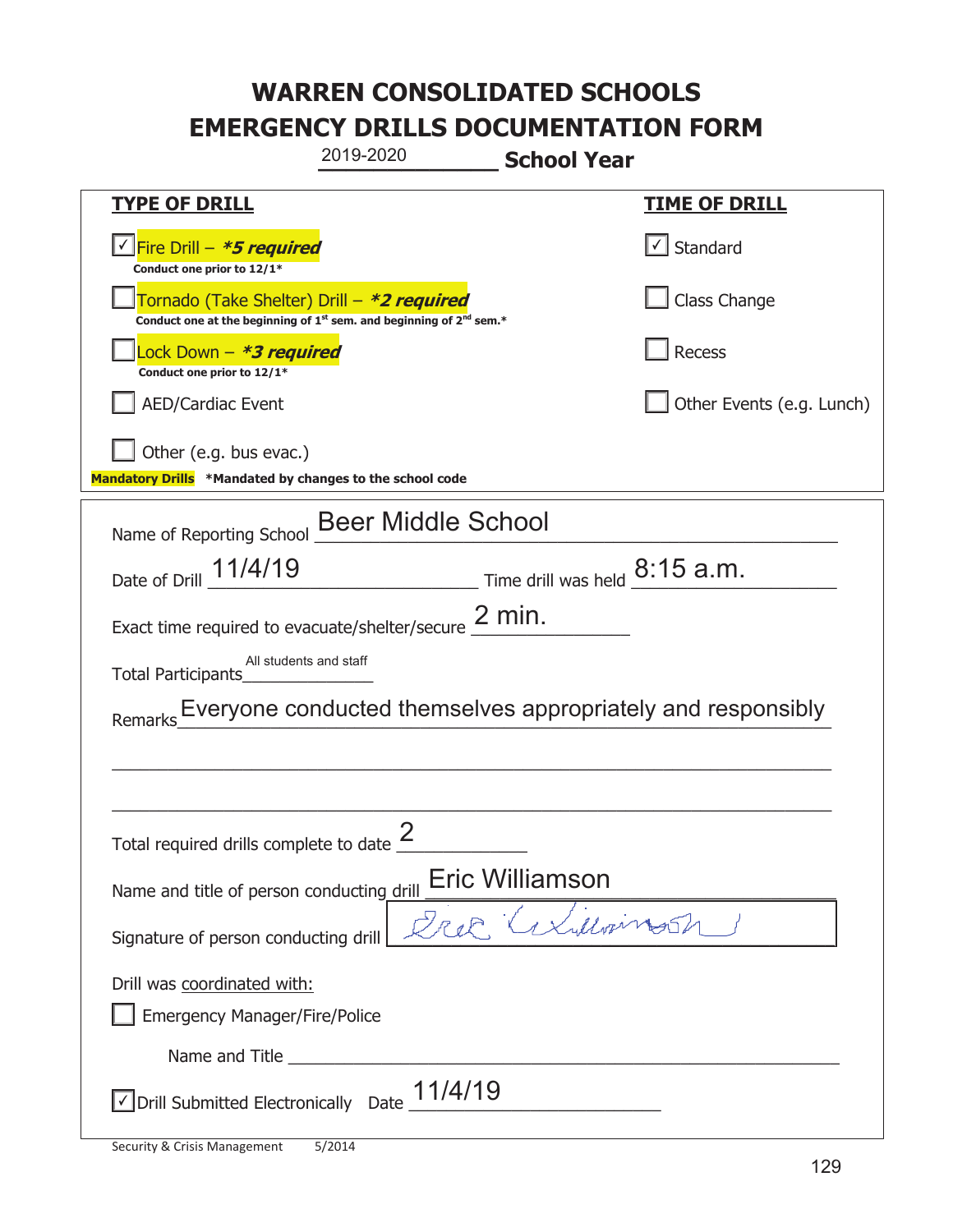|                                                                                    | 2019 - 2020                                                                                 | <b>School Year</b>               |  |  |
|------------------------------------------------------------------------------------|---------------------------------------------------------------------------------------------|----------------------------------|--|--|
| <u>TYPE OF DRILL</u>                                                               |                                                                                             | <u>TIME OF DRILL</u>             |  |  |
| <u> √ Fire Drill – <b>*5 required</b></u><br>Conduct one prior to 12/1*            |                                                                                             | Standard                         |  |  |
| Tornado (Take Shelter) Drill – *2 required                                         | Conduct one at the beginning of 1 <sup>st</sup> sem. and beginning of 2 <sup>nd</sup> sem.* | Class Change                     |  |  |
| Lock Down - <b>*3 required</b><br>Conduct one prior to 12/1*                       |                                                                                             | <b>Recess</b>                    |  |  |
| <b>AED/Cardiac Event</b>                                                           |                                                                                             | Other Events (e.g. Lunch)        |  |  |
| Other (e.g. bus evac.)<br>Mandatory Drills *Mandated by changes to the school code |                                                                                             |                                  |  |  |
|                                                                                    | <b>Beer Middle School</b>                                                                   |                                  |  |  |
| Name of Reporting School<br>Date of Drill 10/9/19                                  |                                                                                             | Time drill was held $12:15$ p.m. |  |  |
| Exact time required to evacuate/shelter/secure $2$ min.                            |                                                                                             |                                  |  |  |
| All students and staff<br><b>Total Participants</b>                                |                                                                                             |                                  |  |  |
| Everyone conducted themselves appropriately and responsibly<br>Remarks             |                                                                                             |                                  |  |  |
|                                                                                    |                                                                                             |                                  |  |  |
|                                                                                    |                                                                                             |                                  |  |  |
| Total required drills complete to date $\frac{3}{4}$                               |                                                                                             |                                  |  |  |
| <b>Eric Williamson</b><br>Name and title of person conducting drill                |                                                                                             |                                  |  |  |
| we sil<br>Signature of person conducting drill                                     |                                                                                             |                                  |  |  |
| Drill was coordinated with:                                                        |                                                                                             |                                  |  |  |
| <b>Emergency Manager/Fire/Police</b>                                               |                                                                                             |                                  |  |  |
|                                                                                    |                                                                                             |                                  |  |  |
| $\sqrt{\frac{1}{10}}$ Drill Submitted Electronically Date $\frac{6}{220}$          |                                                                                             |                                  |  |  |